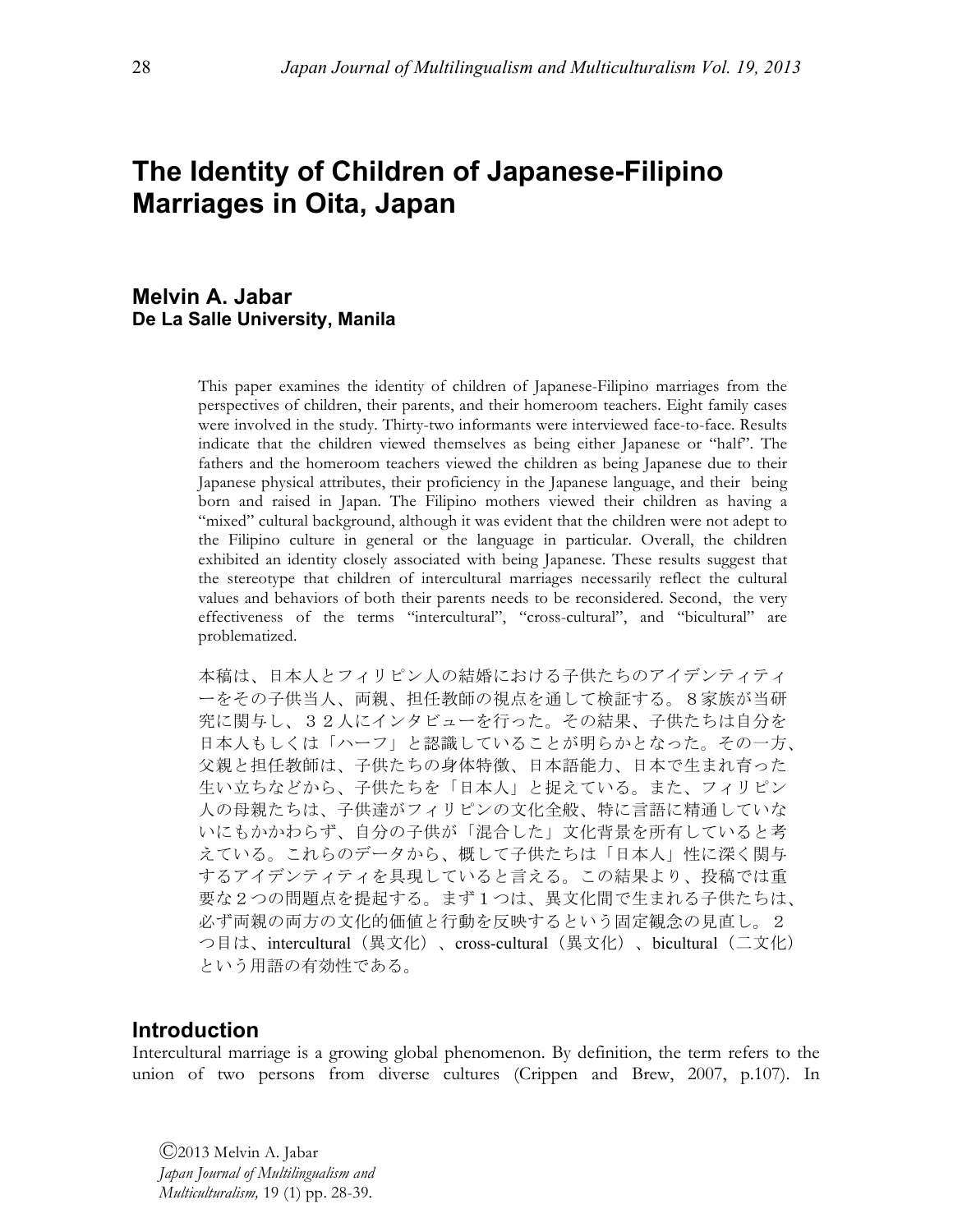anthropological terminology, an intercultural union is an exogamous marriage. Such marriages involve the meeting of two people from different cultural contexts. Various scholars have referred to intermarriage as being either cross-cultural (Constable, 2005), mixed (Barbara, 1989), transnational (Yea, 2005), interracial (Norment, 1985), or international (Ohara-Hirano, 2000). In Japan, intermarriage is commonly referred to as *kokusai kekkon* (i.e. international marriage).

 *Kokusai kekkon* in Japan has a long-standing history. Leupp (2003) notes that Japanese started to intermarry with Europeans during the 1500s. In terms of Japanese-Filipino marriages, a few cases spanning the early 1900s (Leupp, 2003) to the immediate postwar period have been documented (Zulueta, 2004). However, Japanese-Filipino marriages reached a peak in the 1970s, when Japan started recruiting Filipinos to address a growing labor shortage. From 1989 to 2009, 108,245 cases of Japanese-Filipino marriages were reported by the Commission on Filipinos Overseas (CFO, 2009).

There are several issues that couples in intermarriages may encounter owing to cultural differences. One issue concerns the identity socialization of their children. Identity has been defined as "the way we understand ourselves in relation to others and our social environment. Our identities are constructed through a reflexive process involving interaction between our self and others in our environment" (Rockquemore and Laszloffy, 2005, p.4). From this, it can be assumed that our relationships within our families and school systems shape our understandings of ourselves.

The ways in which children of intercultural families develop their identity is complex. Popular discourse maintains that children of intermarriage will develop a bicultural identity owing to their "transcultural" family environment. Being intercultural or "transcultural" as Crippen and Brew (2007, p. 107) put it, is to experience "the new family culture that is created when the cultures of two people from different backgrounds [have] intersected to form a new culture."

To emphasize the 'transculturality' or 'interculturality' of children of intermarriage, several social labels have been constructed. Among these are "bicultural" (Soto, 2008), "biethnic" (Oikawa and Yoshida, 2007), "biracial" (Oikawa and Yoshida, 2007; Rockquemore and Laszloffy, 2005), "cross-cultural" (Sekiguchi, 2008), and "multi-racial" (Nakazawa, 2003). Such social descriptors are used to indicate belief that children of transcultural families will most probably experience a dual or multicultural upbringing. This circumstance results in bicultural identity construction.

This paper explores the identity construction of children of Japanese-Filipino marriages residing in Japan. It contributes to the existing literature on children's identities in the intercultural family context by incorporating the voices of children, their parents and their homeroom teachers. The research therefore provides a micro perspective (home and school contexts) in understanding identity socialization among children of intermarriage. This is done through an examination of the narratives of children, their parents, and their homeroom teachers.

In addition, most studies on the identity of children of intermarriages (including Japanese-Filipino marriages) have typically only involved adolescents as research participants. In contrast, this paper includes of the voices of younger subjects. There remains a dearth of studies involving the children as participants, leading Birbeck and Drummond (2007, p. 21) to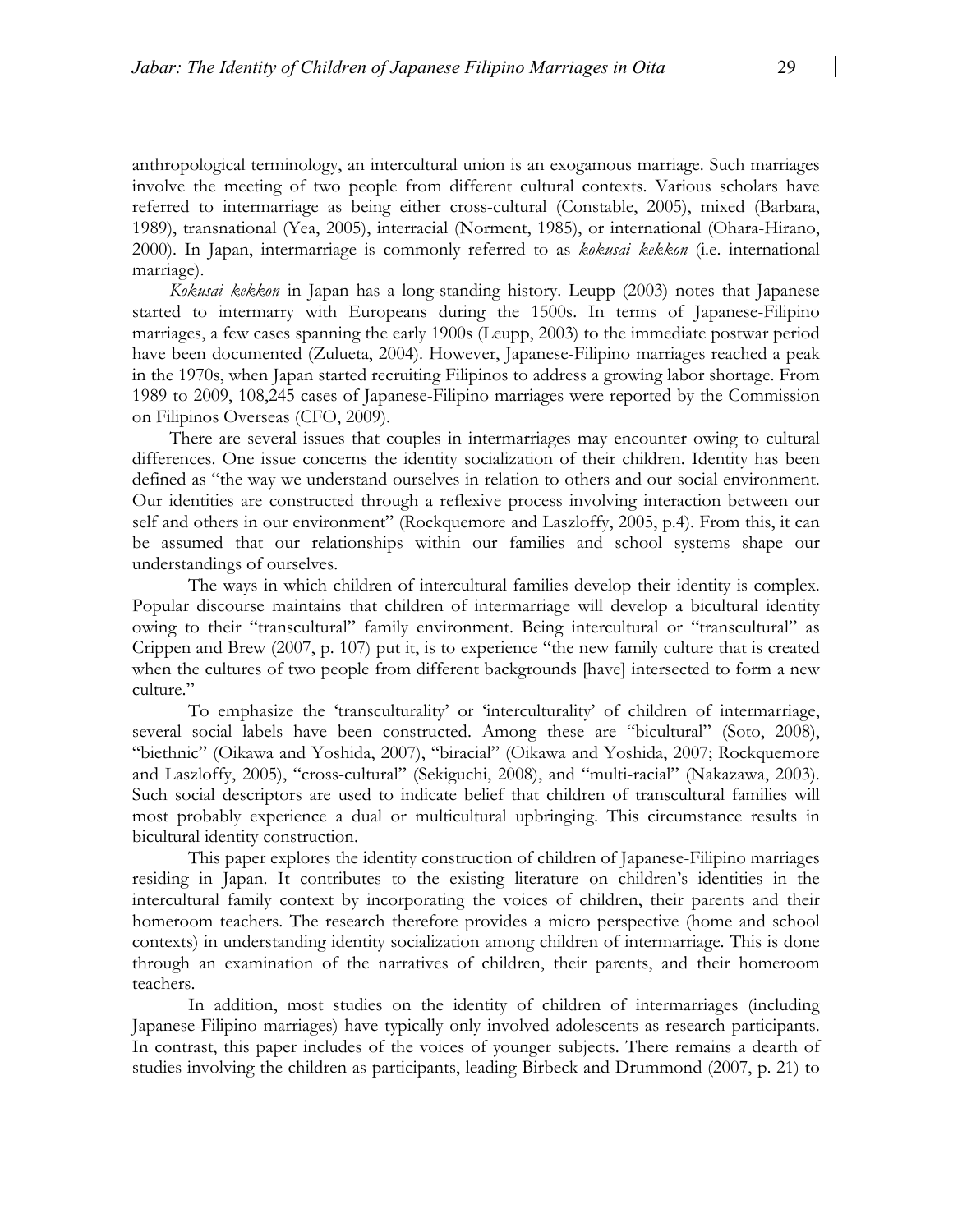observe that "children's voices have not often found their way into research." This study attempts to fill that gap in the existing literature.

In summary, this paper investigates how a group of children of Japanese-Filipino marriages perceive themselves in terms of their identity. Almonte-Acosta (2008, p.19) has referred to such identity perception is as *ethnic preference*. This paper also describes how parents and homeroom teachers viewed the children's identity. To provide a theoretical and conceptual backdrop, a literature review of theories on identity formation, Filipinos in Japan, and children of transcultural families in Japan is presented. Following the literature review is the presentation of the research methodology, the cases, cross-case results, a discussion, and conclusion.

# **Theoretical Underpinnings**

Identity is an important issue for children of intercultural marriages (Almonte-Acosta, 2008). Parents play a major role in shaping a child's self-perception and identity. In her study on ethnic identity among "Filipino-Japanese" children, Almonte-Acosta (2008, p.19) claims that "generally, parents have influence in the choice of children's ethnic preference." She further maintains that mothers are particularly important in cultural and identity formation, given their greater availability for interaction.

There are different theories regarding the perception, construction, or preference of one's identity. According to Rockquemore and Laszloffy (2005), there are three ways in which a child may develop his/her identity. These are singular identity (associating oneself with the identity of one parent), blended identity (associating oneself with the identity of both parents), and transcendent identity (associating oneself with the identity of neither of the parents). The way the child develops his/her identity and the way others validate or reject such identity shape his/her school experiences (Rockquemore and Laszloffy 2005, pp. 6-13).

Oikawa and Yoshida (2007, p. 644) offer a three-tiered typology that describe how "biethnic" children may look at themselves. First is the "unique me" type, whereby an individual prefers to construct a distinct identity rather than being associated with either of their parents' ethnic origins. Then there is the "bi-ethnic" type, whereby the individual exhibits a positive outlook toward having two ethnic origins, and treats it as an advantage. Finally, the "Just let me be Japanese" type seeks to be considered and treated as being Japanese, and not be regarded as different. Obviously, in cases involving children of Japanese-Filipino marriages, there is variation regarding the way they look at themselves, and this is supported in the findings of previous studies. Significantly, adolescents in Almonte-Acosta's study (2008) were found to view themselves as being Japanese.

Children of intercultural marriages may face difficulties in coming to terms with their dual heritages. Anderson (1999b, p. 14) states that, "as culturally in between, children are not just passive recipients of competing cultures, not just unconscious consumers of competing socializing techniques, but are agents engaging with those cultural models of childhood from which they make their own pragmatic and hybridized choices." Within intermarried families, parental practices obviously influence the cultural identity(ies) the child will choose to belong to (Driessen, 2000). One important question regarding this is "What happens when children associate themselves with the dominant culture?"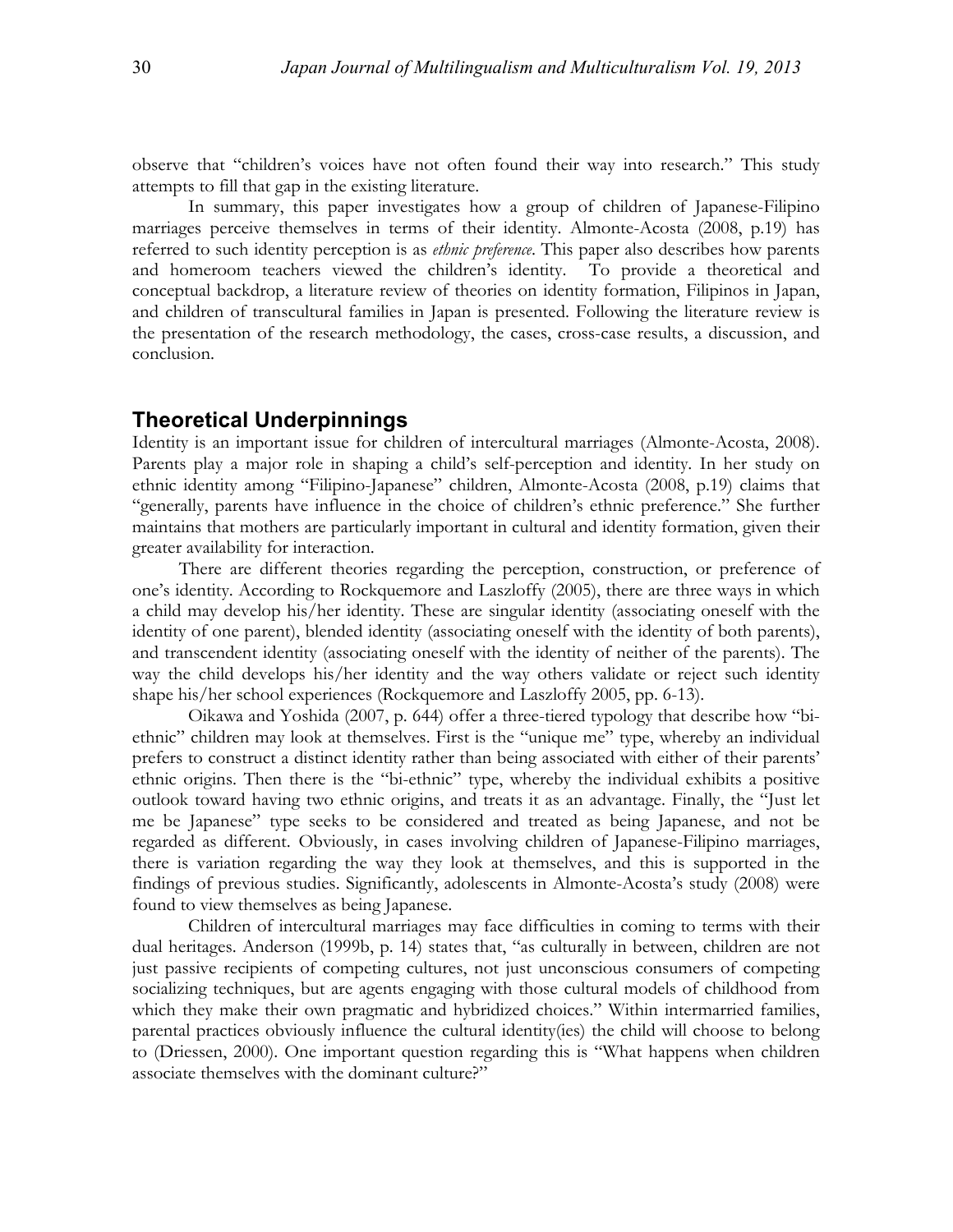# **Children of Transcultural Families in Japan**

There are different social labels attached to children in this circumstance. They are referred to as "*haafu*" (Oikawa and Yoshida, 2007), "*daburu*" (Kamada, 2006), and "*ainoko*" (meaning "children of mixture" but translated as "half-breed") (Otani, 2009). Some children of intercultural marriages consider the term *"haafu"* as derogatory, while others have "tolerated and ignored, assumed and ascribed, accepted and attested" it (Greer, 2005). Greer, as a caveat, notes that although some individuals consider themselves "half," this does not authorize other people to call them such. In the Philippines, the term "half" is commonly used to refer to individuals born from intermarriage.

In response to the negative reaction of the term "*haafu*", some scholars have suggested using the term *"daburu".* This word indicates that children of intercultural marriages "fully belong to two groups, and that they have twice as much culture as monoethnic and monoracial people… It calls to mind the image of children that come from stable and intact families, with access to two different worlds and groups of people" (Otani, 2009, pp. 5-6). Kamada (2006, p.102) similarly maintains that the word is "empowering."

Children of Japanese-Filipino marriages are referred to informally as "Japinoy" (Almonte-Acosta, 2008). Formally, they are either called "Japanese-Filipino" (Nuqui, 2008) or "Filipino-Japanese" children (Almonte-Acosta, 2008). Among all registered intermarriages in Japan between 1995 and 2009, Japanese-Filipino marriages had the greatest number of registered live births with 33, 210 cases, followed by Japanese-Chinese unions with 25,370 cases, and the Japanese-Korean couples with 19,294 cases. Interestingly, of these, the combination of Japanese husband/Filipino wife ranked first in terms of the most number of births (33,210) during this period (see Table 1).

| Tubic 1. Elire births throtruiz bupunese futuers and foreizh mires tu bupun. |      |      |      |      |      |      |      |              |
|------------------------------------------------------------------------------|------|------|------|------|------|------|------|--------------|
| Country of<br>Origin of                                                      | 1995 | 2000 | 2005 | 2006 | 2007 | 2008 | 2009 | <b>TOTAL</b> |
| Wives                                                                        |      |      |      |      |      |      |      |              |
| Philippines                                                                  | 5488 | 4705 | 4441 | 4998 | 5140 | 4623 | 3815 | 33210        |
| China                                                                        | 2244 | 3040 | 3478 | 3925 | 4271 | 4203 | 4209 | 25370        |
| Korea                                                                        | 3519 | 3345 | 2583 | 2593 | 2530 | 2439 | 2285 | 19294        |
| Thailand                                                                     | 851  | 736  | 509  | 512  | 507  | 446  | 427  | 3988         |
| Brazil                                                                       | 406  | 397  | 217  | 256  | 268  | 249  | 235  | 2028         |
| U.S.A.                                                                       | 178  | 142  | 122  | 130  | 141  | 124  | 116  | 953          |
| Peru                                                                         | 105  | 85   | 92   | 99   | 98   | 84   | 93   | 656          |
| U.K.                                                                         | 55   | 51   | 47   | 51   | 53   | 62   | 45   | 364          |

*Table 1: Live births involving Japanese fathers and foreign wives in Japan.*

Data Source: Vital Statistics of Japan, 2009a (see Table 4-32)

# **Method**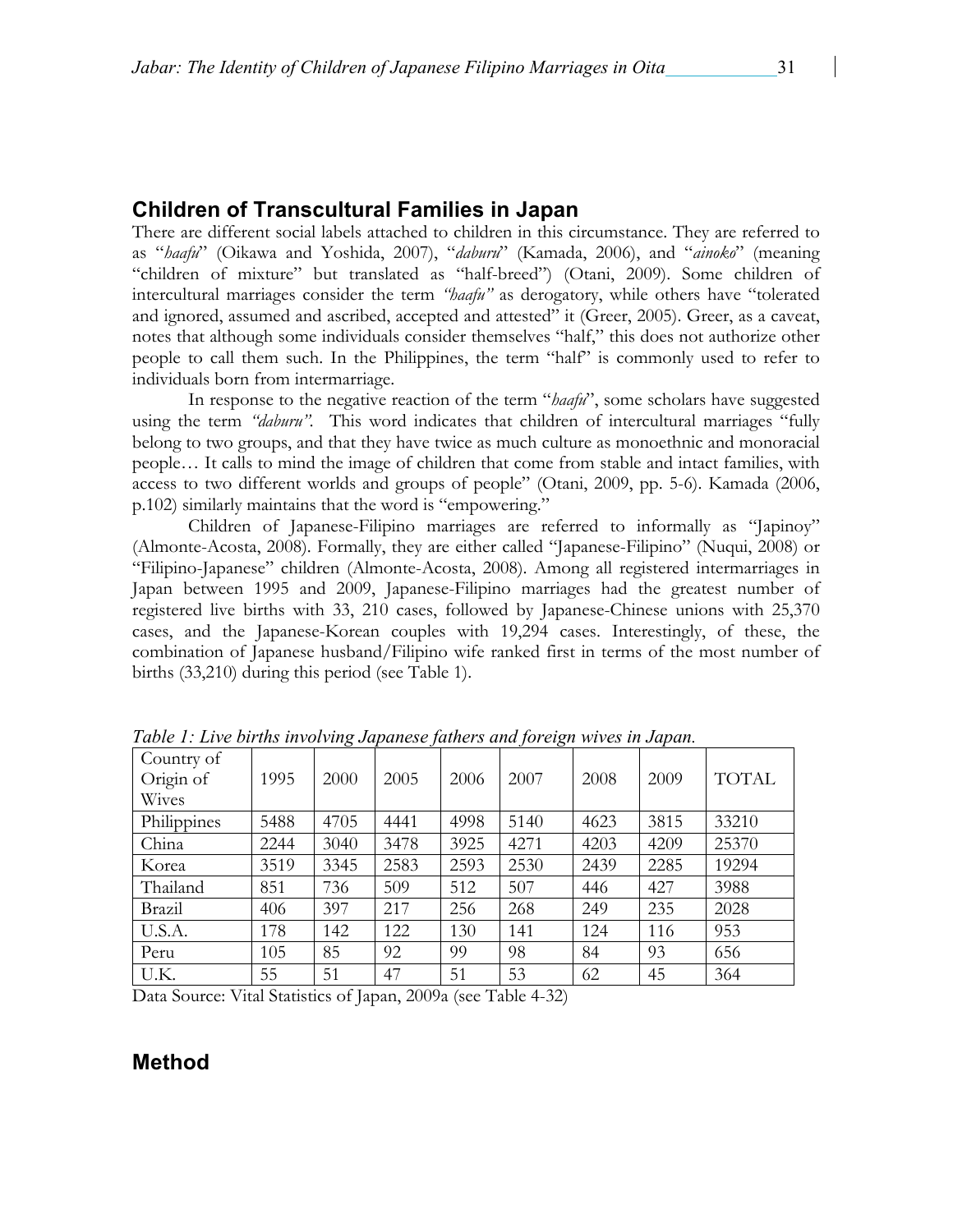Data for this paper were culled from the author's dissertation on the educational outcomes of children of Japanese-Filipino marriages in Oita, Japan. The said dissertation made use of the multiple case (8 cases) study design to make comparisons. The eight cases each involved a "Japanese-Filipino" child spanning the ages 10 (fourth grade elementary school) to 12 (first year of Junior high school.). Four of the participants were boys, and four were girls. All children in this collective case study had a Filipino mother and a Japanese father. The children, their parents, and their homeroom teachers were interviewed between March and November of 2010. In all, 32 interviews were conducted. The interviews with the Filipino mothers were conducted in Tagalog, Cebuano, or English. Those with the children, their fathers, and their homeroom teachers were conducted in Japanese.

The children-informants were chosen through convenient and referral sampling using a specified set of criteria. These were that a) the child must be Japanese and must have been born and raised in Japan, b) the child must be enrolled in a public elementary school at the commencement of the study, c) the child must be in fourth grade at least, and d) the child must live together with his/her mother and father. These criteria were set to ensure uniformity among the participants in terms of their personal background.

# **The Cases**

This section presents the stories of eight children of Japanese-Filipino marriages in Oita Prefecture, Japan. Names indicated are pseudonyms to maintain confidentiality and the anonymity of the children informants.

#### *Case 1. Yuichiro*

Yuichiro, a twelve-year-old first year junior high school student, is an only son and the younger of two siblings. He speaks Japanese and has a limited command of English. Yuichiro's mother (49 years old) is ten years older than his father. Yuichiro has reportedly never thought about his identity in relation to having a Filipino mother. Whenever his classmates ask about his identity, however, he reportedly says that he affirms his being "half." Yuichiro's parents view him as being both Japanese and bicultural. His mother also thought of him as being half. She states: "…sometimes I really tell my son's classmates about his identity because he tells me not to kiss or hug him when he is in front of them. He told me Japanese kids do not do that. I told him I am Filipino and he is half …."

On the contrary, Yuichiro's father treats him as being Japanese, saying, "What can I say? But if I am to look at him, I don't treat him differently. His appearance is Japanese. I don't feel any difference. By just looking at him, he is really Japanese." Yuichiro's teacher deemed him as being Japanese. He said, "I think he is Japanese. His face, the language he speaks, the way he values important things, and the kind of people around him, I don't see any difference in him. He is like a normal Japanese."

#### *Case 2. Shino*

Shino, a twelve-year-old grade six student, is the eldest of two siblings. She is the daughter of a former Filipino singer and a Japanese salary man. She reportedly considers herself Japanese and she has not thought about her being 'half'. According to her, "I don't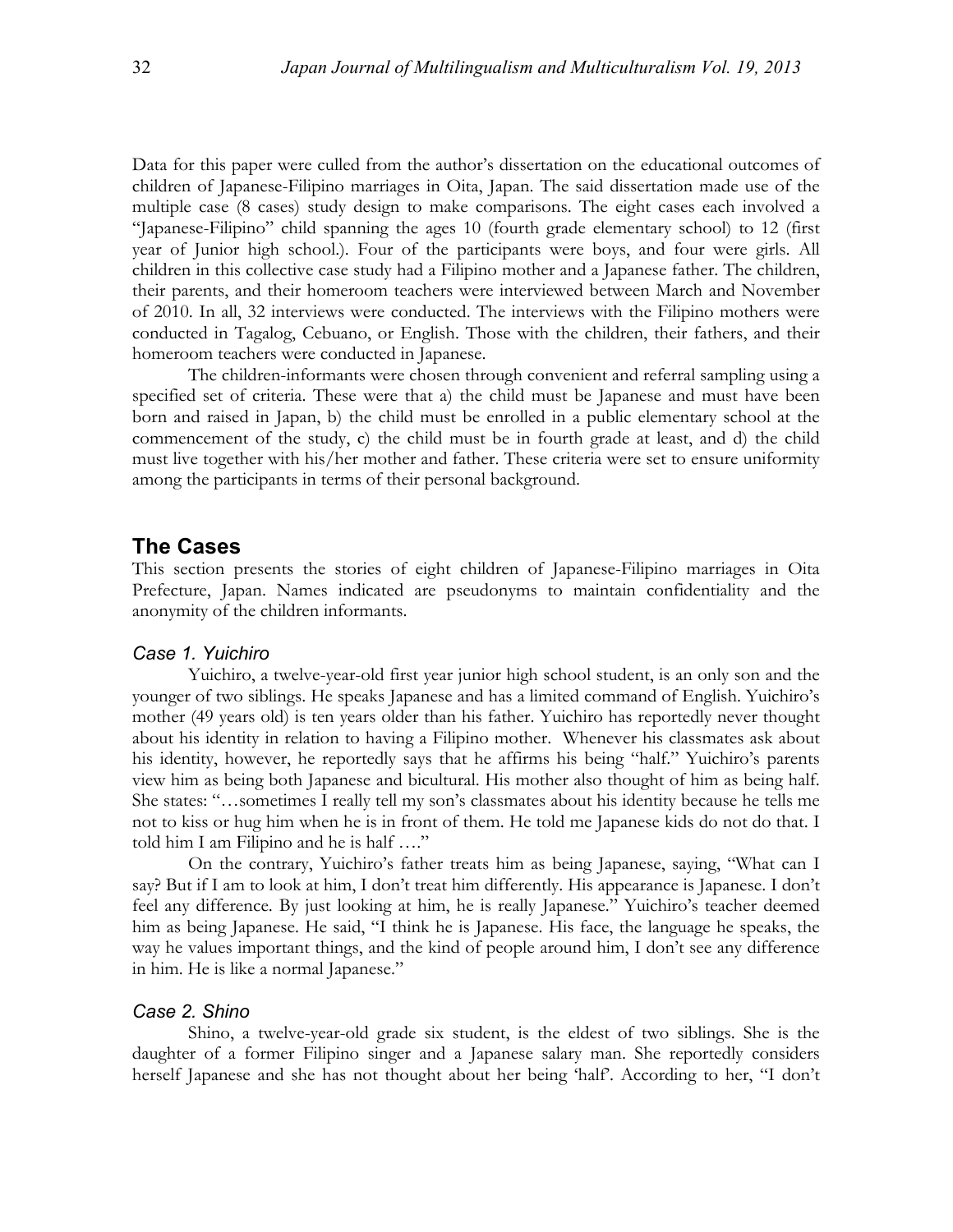think about it, I am like any Japanese." Shino's mother views her as being both Filipino and Japanese. She explains:

> *Yes I talk with her sometimes; for example, if she is doing something, showing attitude in the Japanese style, sometimes I reprimand her, I tell her, you are…She replies 'I am Japanese.' She really fights for it, that she is Japanese. I tell her, 'No, you have Filipino blood.'*

Likewise, Shino's father also reportedly thinks of her as being Japanese and Filipino. He said, "When you say 'half', you have two countries and so I think their thinking is different from ordinary children. They can go back and forth to the Philippines. They have a wider perspective…." Shino's teacher reportedly views her as being like any other Japanese, and did not seem to make any great distinction between her and the other children.

#### *Case 3. Taisei*

Taisei is eleven years old and is in sixth grade. He is the eldest of two siblings. When asked how it feels to have a Japanese father and a Filipino mother, Taisei replied that he does not think anything special of it. One difficulty he experienced, which he attributed to having a Filipino mother, was language. According to him, "When I went to the Philippines when I was in first grade, I forgot how to speak Japanese and I didn't understand what my father was saying." Taisei also mentioned that his mother is unable to teach him Kanji. He, acknowledged, however, that he has a different background and that he understands some Filipino culture. Taisei's mother reportedly attempts to teach her son that he is 'half.' Taisei's father acknowledged his son's Filipino background but considered him to be Japanese. Taisei's teacher also saw him as being Japanese. His teacher said: "I think of him as Japanese…Even before I met his mother, I thought Taisei was pure Japanese. I think of him as an ordinary Japanese because he can speak the Oita dialect."

#### *Case4. Mika*

Mika, eleven years old, is a fifth grade student. She has an elder sister, who is already in high school. Mika's mother and father are both English teachers. Mika considers herself as being Japanese. Mika's mother reported that she teaches her children Filipino culture, but that felt that they are still more Japanese than Filipino. She had this to say: "Even at home I think they are Filipinos. But when they are outside, it's like they've lost their being Filipino…."

Mika's father stated that he believed his daughters to be "bicultural". He also thought that his kids were naturally Japanese. This suggests that parents sometimes hold multiple, fluid, and at times conflicting views about their children's identities. He further expressed: "I never thought like that, they are growing up naturally, like Japanese. I am worried about my wife maybe she might feel unhappy for them to grow up like that, just like other Japanese, with no Philippine culture. I do not know what she's feeling." When asked to comment about how Mika is perceived, her teacher said that she was no different from the other Japanese students. The teacher explained: "She has lived in Japan and is able to speak Japanese; therefore I have never thought that she was from a foreign country."

#### *Case 5. Taka*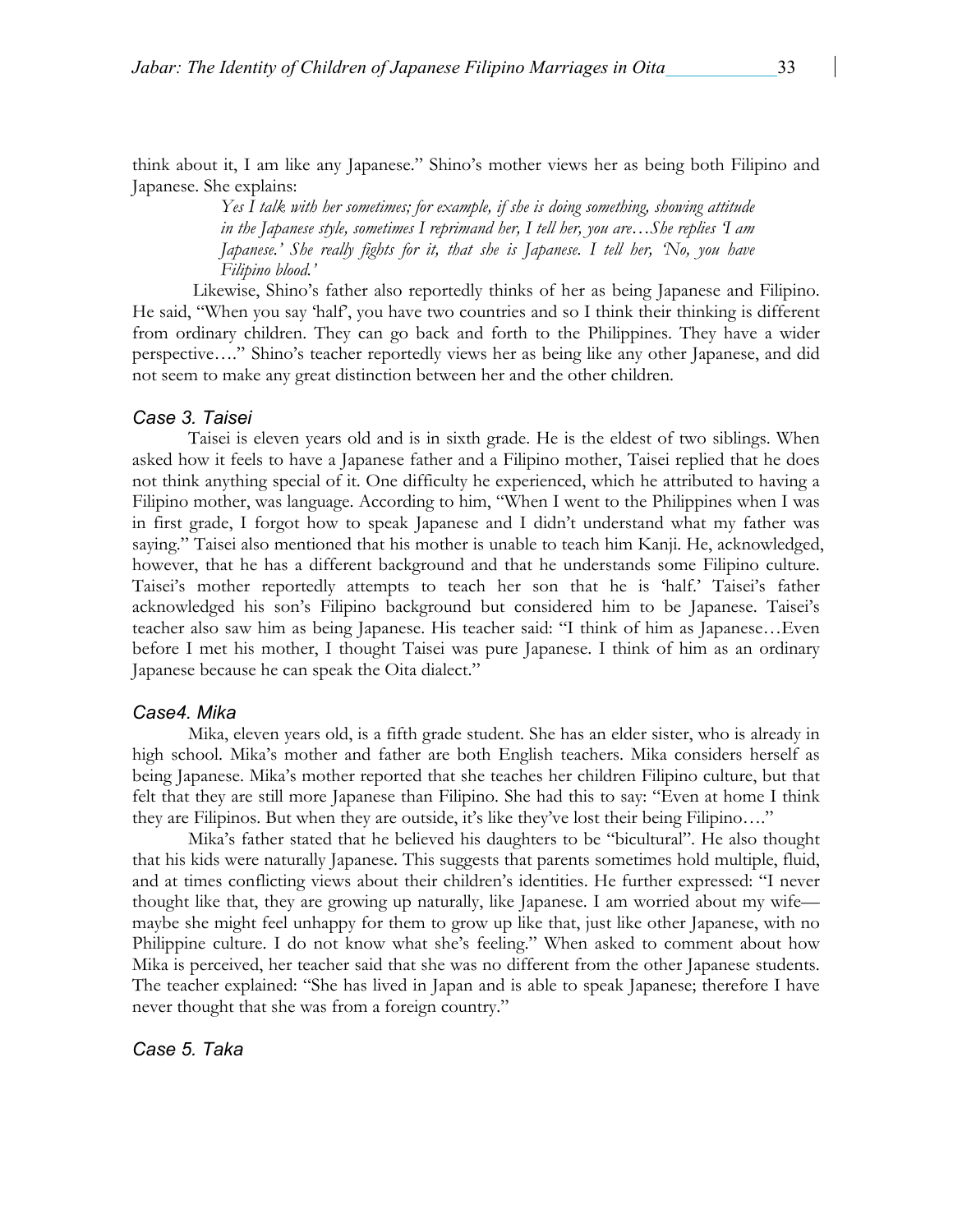Ten-year-old Taka is a fifth grade student. He plays softball and badminton. He is the older of two siblings. Taka acknowledged that he has heard of the term *"half"* and considered himself as being so, but reportedly does not think there is any great difference in being 'half' or Japanese. Taka's mother's view of her son's mixed heritage is interesting. She states, "Yes, I told him the truth, I told him I am Filipino and his father is Japanese but that he was Japanese because he was born here." Taka's father reportedly views his son not as being 'half' but as being Japanese. Taka's teacher reportedly treated him in the same way as the other students in his class. The teacher stated that Taka's ability to speak Japanese meant that his acceptance in the school was largely unproblematic.

#### *Case 6. Sachika*

Sachika is a ten-year-old fourth grade student. She is the third and only girl among four siblings. When she was asked the question "What do you think about being half?" Sachika replied: "I prefer to be Japanese." Sachika's mother perceived that she is 70% Japanese and 30% Filipino, stating that that no matter how hard she tried to transmit her Filipino culture to Sachika, her efforts were largely in vein because of the fact that the family resided in Japan. Nevertheless, Sachika's mother did feel that she had been able to introduce her children to Filipino cuisine. Sachika's father perceived her daughter as being Japanese, as did her teacher. She said: "I see her as Japanese; I forgot that she has a multicultural identity. She also has a name Sachika, and it is written in Kanji so I really forgot that she is 'half'. She also looks Japanese. But your question reminded me that she has a different background." Her teacher also observed that Sachika's classmates treated her as a typical Japanese student.

#### *Case 7. Toshi*

Toshi is a ten-year-old fourth grade student. He was born in the United States. He is the only son and the youngest of three siblings. Toshi considers himself to be "half" by virtue of having a Filipino mother. He states bluntly: "My father is Japanese and my mother is Filipino. That is why." Curiously, Toshi's father perceived his son as displaying Japanese, Filipino and American characteristics, stating that he believed his son would develop a global mindset. Although his parents consider Toshi to be "half", his father considered him to be more Japanese, due to his physical appearance. According to his teacher, Toshi does not require special attention due to his mother's background. Interestingly, like several of the other teachers in this study, Toshi's teacher felt that his fluency in Japanese was critical to him being accepted as a Japanese. His teacher said, "From the first time I met him, he spoke and wrote Japanese and so I have never felt any difference between him and the other students."

#### *Case 8. Yuka*

Yuka, a ten-year-old fourth grader, is the youngest child of two. She is the only daughter. Interestingly, Yuka identified as being Japanese, but also stated that she was 'half' because her mother told had her so. Yuka's mother considered Yuka to be "half" but Japanese. Yuka's mother expressed the belief that her daughter was bicultural due to her influence. Her father considered Yuka to be more Japanese. He explained: "Well if you look at her appearance, she is like a normal Japanese. But sometimes, some people view her as being 'half'." Yuka's teacher considers her to be Japanese. According to her, Yuka "doesn't have any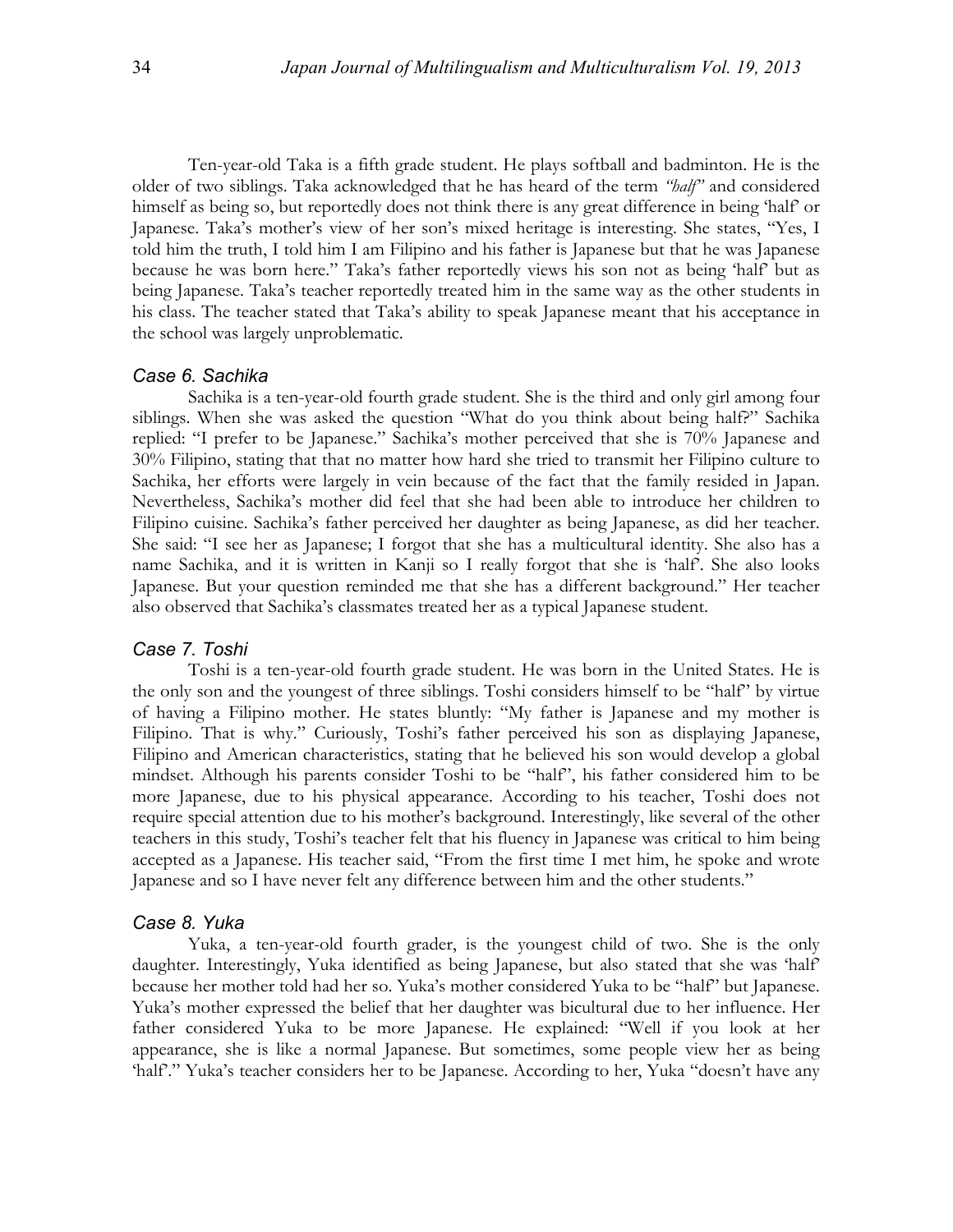problems with the Japanese language….Her face not dissimilar from other students, so the fact that she has a foreign parent is unrecognizable until you see her name."

#### Cross-case Results and Discussion

The results suggest that the children in this study may have developed a stronger identification with their Japanese heritage than their Filipino heritage despite their knowledge of being half or of having a Filipino mother. Following Rockquemore and Laszloffy's (2005) typology, it is possible that the children could develop a singular identity—that is, they identify only with their father's culture. Although three children acknowledged that they were often thought of as being half, they still thought of themselves as being Japanese. In fact, Mika, Taka, and Taisei labeled themselves as "half", but did not report any perceived differences in them being 'half' or mainstream Japanese. Other children explicitly stated that they viewed themselves as Japanese.

The results also indicate that the children were viewed by their fathers as Japanese. In fact, most of the fathers said that their children were Japanese. Two of the fathers strongly emphasized that their children were Japanese, and based this assessment on their physical characteristics.

Some of the mother participants reported trying to transmit both cultures to their children, while others tended to emphasize the teaching of Filipino culture. Some parents their belief that their children were "half". Other mothers perceived their children to be both "half" and Japanese. As an example, Taka's mother said that her son Taka was Japanese. In one conversation between her and Taka, she explained to him that his identity was Japanese. She told him that although she is Filipino, she considered Taka to be Japanese. Mika's mother also considered her daughter to be Japanese as she was born and educated in Japan. She added that as much as she tried to inculcate Filipino values and behaviors in her daughter, Mika tended to forget these norms once she was outside the home.

The teachers all perceived the children to be Japanese. This shared belief was based on the fact that the children had a good command of Japanese, their Japanese appearance, and their having been born and raised in Japan.

The author of this article originally hypothesized that children of intercultural marriages perceive themselves to be, and are perceived by others to be "bicultural", owing to the transcultural family environments in which they were raised. However, this was not born out in the interview data. The single (Rockquemore and Laszloffy, 2005) and "let me be Japanese" (Oikawa and Yoshida, 2007) identity that the children seem to be developing contests the assumption that children of intercultural marriages will manifest cultural identities and behavioral patterns of both of their parents' cultures.

Despite the Filipino mothers' efforts to share with and transmit their Filipino culture, their children did not seem to display what might be considered typical Filipino patterns of social behavior. One mother confessed her regrets for not being able to teach her children the Filipino language. Interestingly, one of the mothers expressed regret for the fact that she could not adequately teach her son about Japanese culture.

It was evident in the results that the children did not look at themselves as being bicultural. In general, the children in this study displayed minimal competency and knowledge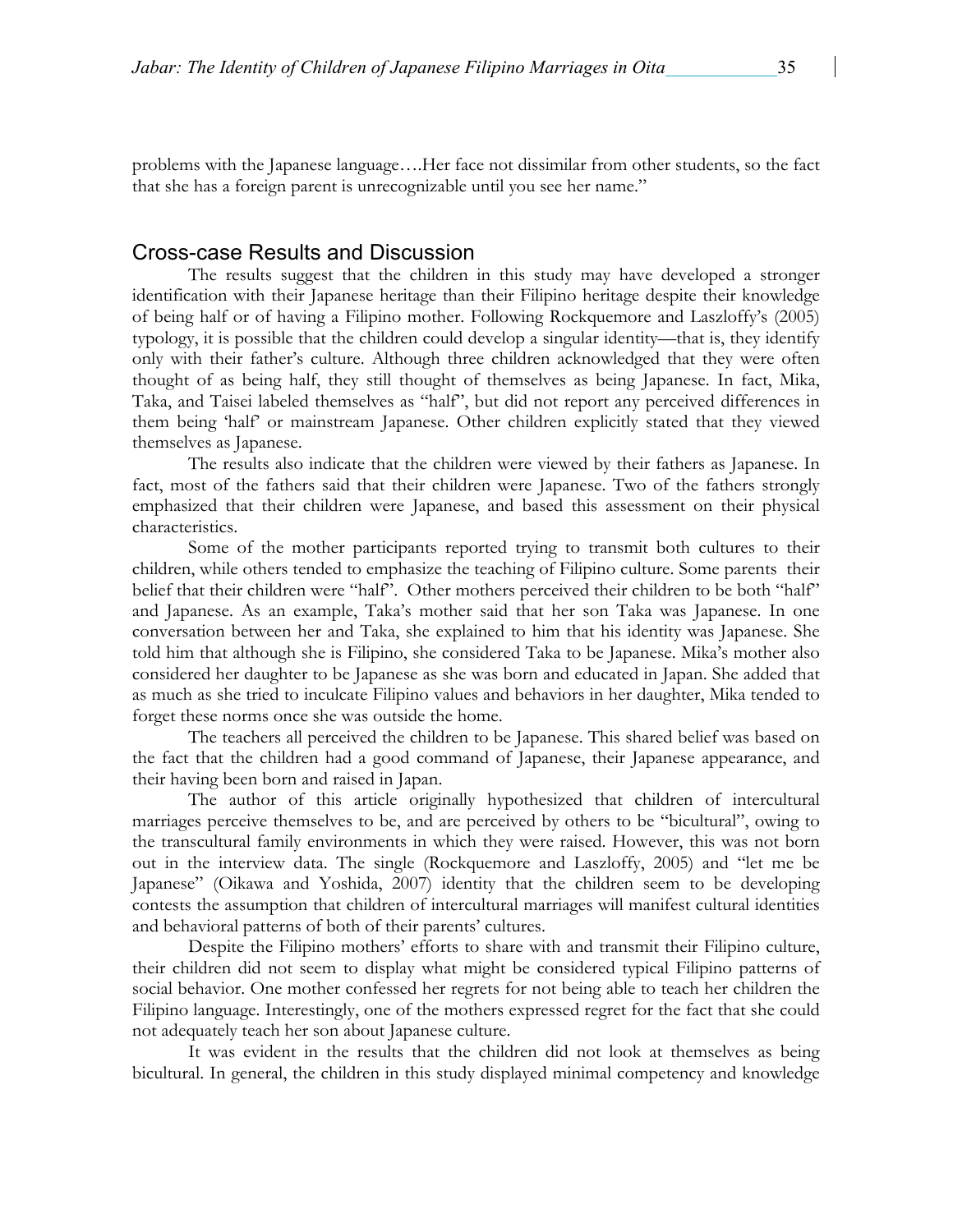of their mothers' culture. They were not able to speak Filipino or share what they know about their mother's culture. Although they were conscious that they are "half" (which is a construct based on their biological make-up—that is, of having a Japanese and a Filipino parent), the children appeared to be developing as a sense of themselves as Japanese. This implies that the term "half" is not synonymous with "biculturalism."

One factor that may explain the identity construction of the children as being associated with being Japanese is their limited exposure to the Filipino language. Speaking a language is in itself an act of identifying oneself with a particular identity (Jackson, 2008, p.341). Thus, "identity is a product rather than a source of linguistic practices" (Bucholtz and Hall, 2005, p. 585). Because the children did not learn or were not taught the Filipino language, they may have been less likely to identify themselves as being of Filipino heritage. It could also be possible that the children were not 'interested' in the Filipino language, as it is not as privileged as the international language of English. Ironically, children in this study were sometimes reportedly perceived by their classmates to be good speakers of English because of having a foreign mother.

Second, the children's lack of familiarity and identification with their mother's culture may also be attributed to the lack of opportunities to frequently visit their mothers' homelands. The exception to this observation was the case of Taisei, who had visited the Philippines significantly more often than the other children. In addition, despite the mothers' efforts to teach their children, this did not significantly impact the way the children perceive their identity. This perhaps contradicts the standing notion that mothers may have a strong influence on their children's identity construction (Almonte-Acosta, 2008).

Third, the Japanese-Filipino children in this study had physical features or characteristics that made them virtually indistinguishable from other Japanese children. Because of this, they were viewed by their fathers and their homeroom teachers as being Japanese. The strong association of children with the outside world of home also had a strong influence on their views about themselves. At school, they were treated as Japanese. Moreover, the limited exposure of children to the Filipino culture partly explains their weak association with their mother's culture.

Fourth, it could also be possible that since the children were already being socialized at school, their views of themselves was already being influenced by the manner in which they were relating with their teachers and classmates. This might be of particular significance in the context of Japanese education, which places great emphasis on egalitarianism. The egalitarian philosophy of education, in fact, has hindered multiculturalism from developing swiftly in the Japanese classroom. Okano and Tsuchiya (1999, p. 113) maintain that Japanese teachers involved in their study tended to dissimulate the "ethnic" background of their Korean students, and treated them like any other Japanese counterparts. Thus, in order to belong, the children may have ignored their being bicultural in order to blend in with the mainstream (Okano, 2011). This perhaps might also be true of children of intercultural marriages in Japanese public schools.

These results then raise two important points. First, they enable us to rethink the stereotype that children of intercultural marriages necessarily reflect the cultural values and behaviors of both of their parents. Second, they prompt us to question the very effectiveness of the terms "intercultural", "cross-cultural", and "bicultural". The denotative meaning of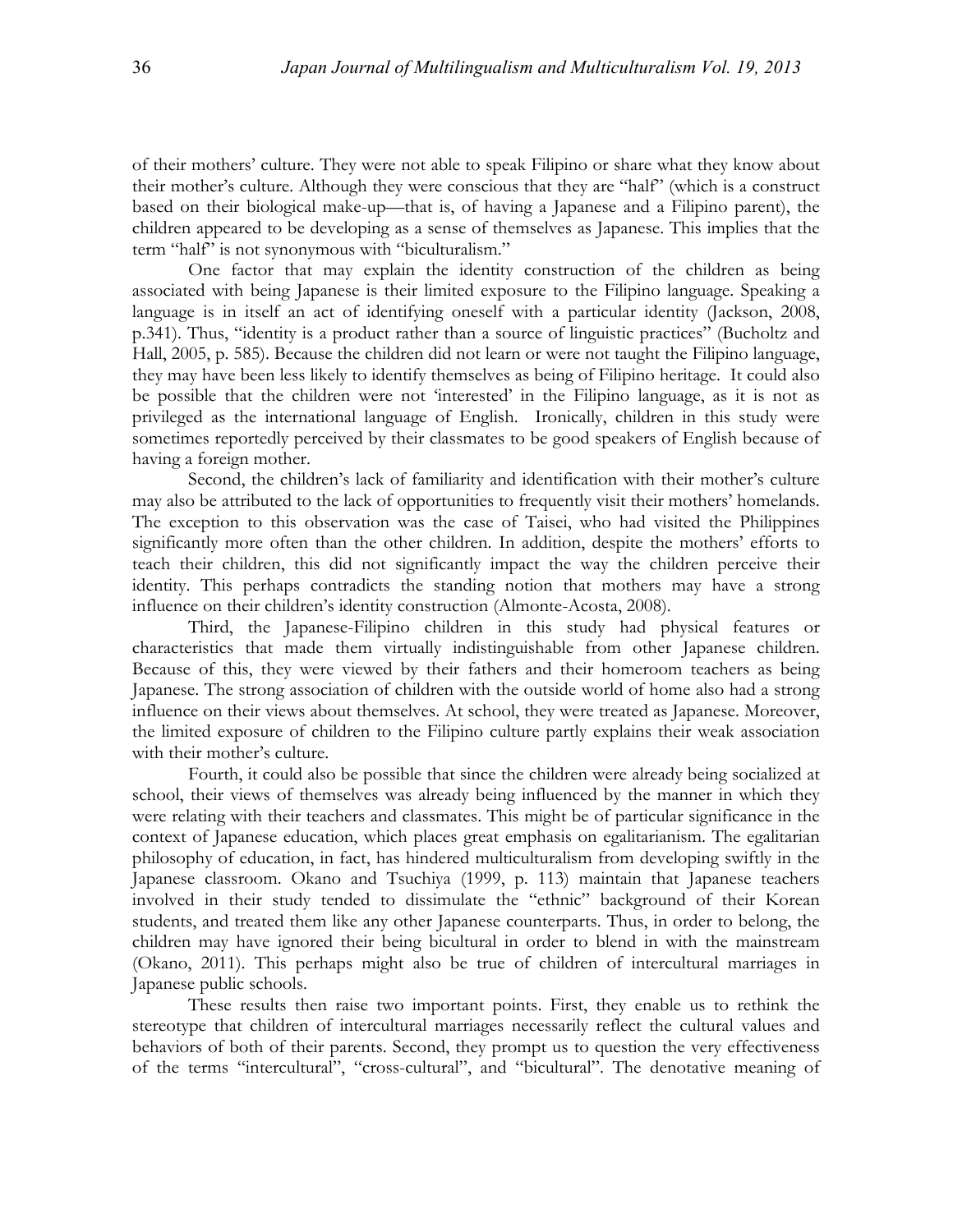being born to parents with different cultural backgrounds is often clouded by the rather erroneous connotation of such children exhibiting a so-called mixed cultural identity.

# **Conclusion**

The children in this study seemed to develop a 'single' rather than a 'bicultural' identity. Although they were aware of their mother's Filipino cultural background, the children's responses seemed to indicate that they associated themselves more with Japanese culture, consciously or otherwise. Although some acknowledged their being 'half', the children's notion of such concept is rather biological. In other words, they thought of themselves as 'half' due to the fact that they had a Filipino mother and a Japanese father. Some children were also ambivalent about their identity. But their responses during the interviews showed behavioral and cognitive manifestations of what might be perceived to be Japanese.

These results then indicate that having parents of different cultural backgrounds may not necessarily result in the bicultural identity of children. This calls for a more critical and careful use of labels. While children are "bicultural" owing to their parents having different cultural backgrounds, they are not necessarily bicultural in the sense that they automatically manifest both an identity and a behavioral repertoire that reflect both their parents' cultures.

In view of the findings in this study, the researcher recommends a review of the concepts and terms used to refer to children of intercultural marriages. The use of labels referring to children of intercultural marriages (such as "half", "bicultural", and "biracial") must be clarified in future research. While children of intermarriage may be considered as being "half" due to their having parents from two cultures, they may see themselves as having a distinct identity separate from or similar to those in the mainstream culture.

Also, there seems to be ambiguity with regard to the use of the terms "Japanese-Filipino" and "Filipino-Japanese." Nuqui (2008) uses "Japanese-Filipino" while Almonte-Acosta (2008) uses "Filipino-Japanese". It is with this background that the researcher recommends a review among scholars of when to use what label. It would be logical to use any label, depending on the spatial context. For example, if one talks about children in Japan, the label "Japanese-Filipino" may be more appropriate. If one talks about children in the Philippines, then perhaps "Filipino-Japanese" might be more fitting.

This paper demonstrated how some children of Japanese-Filipino marriages in Japan view their identity relative to having a Japanese father and a Filipino mother. It also considers how they are perceived by their parents and their teachers. Although, this paper has attempted to provide some explanations with regard to children's identity construction, its focus is really to inform readers about perceptions of identity. As a limitation, this paper did not really examine in detail the various factors that may influence children's identity whether at home or in school. These factors may include power dynamics in the family, educational attainment of parents, parenting, and the Japanese educational system.

The researcher acknowledges that children of this study may be too young to be able to consciously reflect upon their identity. However, he has also observed the agentic capacity of children to reflect on their experiences, including those related to their identity construction. Moreover, the researcher believes that the idea or concept of self may change over time. It is then recommended that the identity construction of the children involved in this study be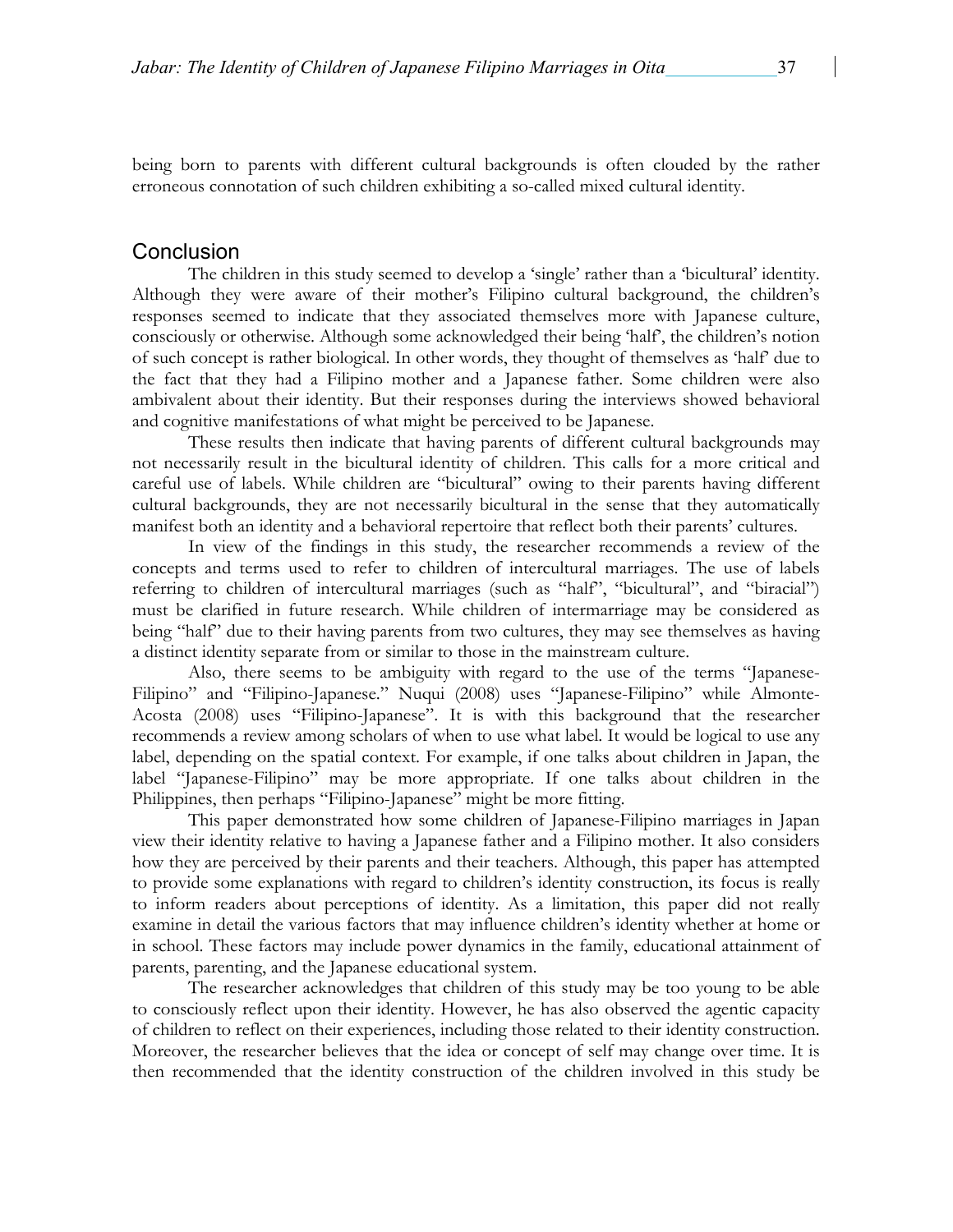investigated again in the future. This would provide the opportunity to examine whether or not there is a shift in terms of how they view their identity.

### References

- Almonte-Acosta, S. (2008). Ethnic identity: The case of Filipino-Japanese children in Japan. *Asia Pacific Social Science Review*, 8 (2), 17-33.
- Amante, M. (2007). *Labor dimension of the Japan-Philippine economic partnership agreement.* Retrieved from http://www.ide.go.jp/English/Publish/Download/Vrf/pdf/429.pdf
- Anderson, J. (1999). *Filipina migrants to Japan: Entertainers, house helpers, and homemakers*. Retrieved from http://www.meijigakuin.ac.jp/~iism/pdf/nenpo\_002/Anderson.pdf
- Anderson, M. (1999b). Children in-between: Constructing identities in the bicultural family. *The Journal of the Royal Anthropological Institute*, 5 (1), 13-26.
- Barbara, A. (1989). *Marriage across frontiers*. Avon, England: Multilingual Matters.
- Birbeck, D. J., and Drummond, M.J.N. (2007). Research with young children: Contemplating methods and ethics. *Journal of Educational Enquiry*, 7 (2), 21-31. Retrieved from http://www.ojs.unisa.edu.au/index.php /EDEQ/article/ view/487/355
- Bucholtz, M., and Hall, K. (2005). Identity and interaction: A sociocultural linguistic approach. *Discourse Studies* 7 (4-5), 584-614.
- Commission on Filipinos Overseas. (2009). *Number of Filipino spouses and other partners of foreign nationals by major country: 1989-2009*. Retrieved from http:// www.cfo.gov.ph/pdf/statistics/FS%20BY\_MAJOR\_COUNTRY.pdf
- Constable, N. (2005). *Cross-border marriages*. Philadelphia: University of Pennsylvania Press.
- Crippen, C., and Brew, L. (2007). Intercultural parenting. *The Family Journal: Counseling and Therapy for Couples and Families*, 15, 107-115.
- Danby, S., and Farell, A. (2004). Accounting for young children's competence in educational research: New perspectives on research ethics. *The Australian Educational Researcher,* 31 (3), 35-49.
- Driessen, G. (2000). The limits of educational policy and practice? The case of ethnic minority pupils in the Netherlands. *Comparative Education*, 36, 55-72.
- Faier, L. (2008). Runaway stories: The underground micromovements of Filipina Oyomesan in Rural Japan. *Cultural Anthropology*, 23 (4), 630-659. Retrieved from http://www.sscnet.ucla.edu/geog/downloads/4803/351.pdf
- Greer, T. (2005). *Co-constructing identity: The use of 'haafu' by a group of bilingual multi-ethnic Japanese teenagers*. Retrieved from http://www.lingref.com/isb/4/073ISB4.PDF
- Ito, S. (2011). Some issues on Japanese-Filipino children. *Asian Social Science*, 7 (9), 73-77. Retrieved from www.ccsenet.org
- Jackson, L. (2008). The political economy of language in intermarriage: Bilingual childrearing in Japan. *Ritsumeikan Language and Culture Research*, 20 (1), 339-357.
- Kamada, L.D. (2006). Multiethnic identity of "haafu/daburu" girls in Japan. In K. Bradford-Watts, C. Ikeguchi, and M. Swanson (eds.), *JALT2005 Conference Proceedings*. Tokyo: JALT.
- Leupp, G. (2003). *Interracial intimacy in Japan: Western men and Japanese women 1543-1900*. New York: Continuum.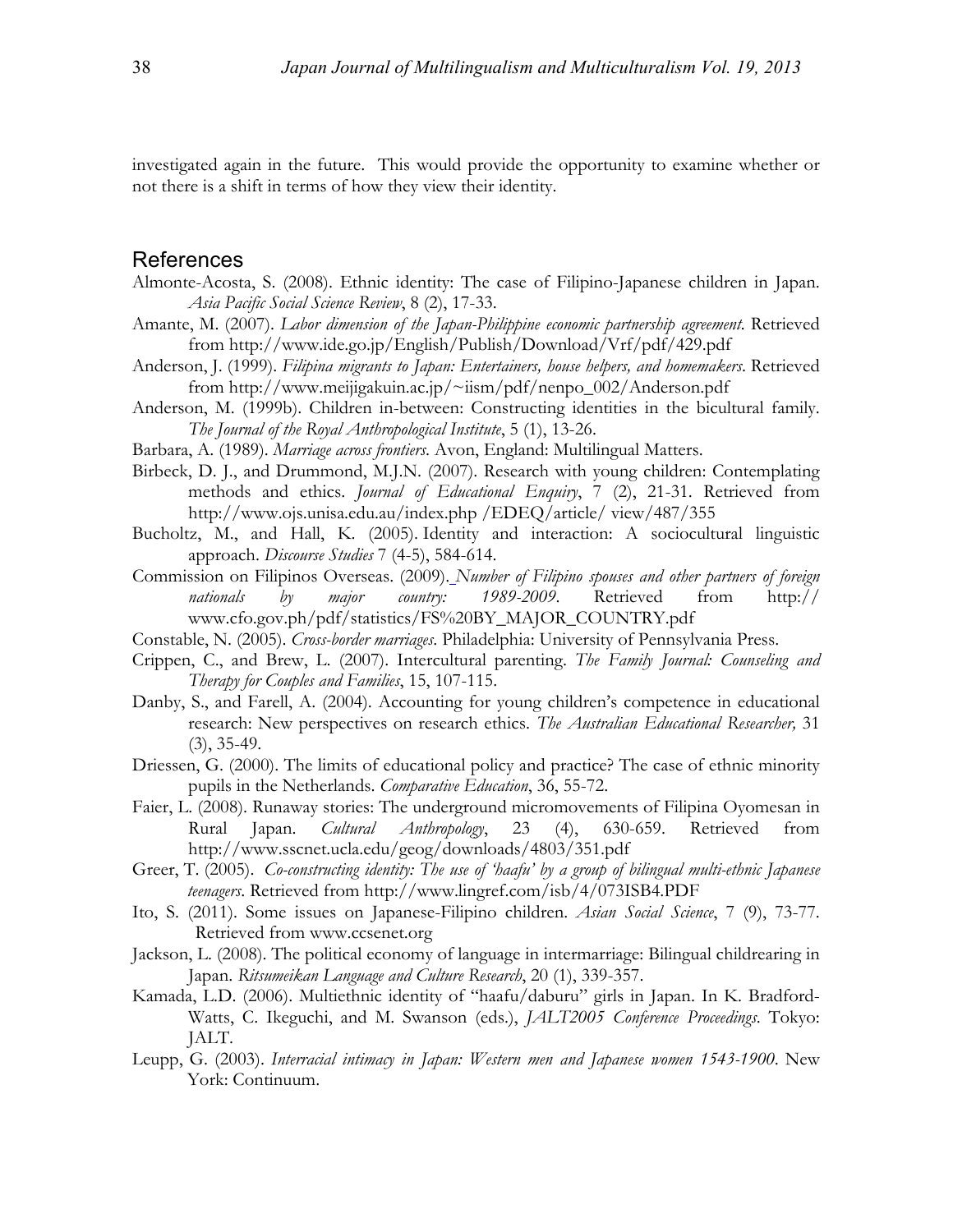- McRoy, R. G., and Freeman, E. (1986). Racial-identity issues among mixed-race children. *Social Work in Education*, 8, 164-174.
- Ministry of Justice of Japan (2009). Immigration Control Data. Retrieved from www.moj.go.jp/nyuukokukanri/kouhou/nyuukokukanri01\_00015.html
- Nakazawa, D. (2003). *Does anybody else look like me? A parent's guide to raising multiracial children*. Portland, OR: Perseus Publication.
- Norment, L. (1985). *A probing look at children of interracial marriages*. *Ebony*, 156-162.
- Nuqui, C. (2008). International migration, citizenship, identities and cultures: Focus on the Japanese-Filipino children (JFCs) in the Philippines. *Gender, Technology, and Development,* 12 (3), 483-507.
- Ohara-Hirano, Y. (2000). The social adaptation of Filipino migrants in Japan: A comparative study by nationality of Spouse. *Memoirs: Kyushu University School of Health Science*, 27, 83- 88.
- Oikawa, S., and Yoshida, T. (2007). An identity based on being different: A focus on biethnic individuals in Japan. *International Journal of Intercultural Relations*, 31, 633-653.
- Otani, S. (2009). Positioning American Japanese in the context of Japanese and Okinawan nationalism and ethnicity. *Stanford Journal of Asian American Studies*, 2, 1-18. Retrieved from http://aas.stanford.edu/journal/Old%20Paper%20Pages/sotani09.pdf
- Pacas, L., Bravin, J., and Crookes, M. (n.d.). Parental autonomy support, intergenerational conflict, and bicultural identity integration in 2nd generation emerging adult. (Senior's Thesis, Harvard University, Cambridge, MA).
- Padilla, A. (2004). Developmental process related to intergenerational transmission of culture: Growing up with two cultures in the United States, Stanford University. In U. Schonpflug (ed.), Perspectives on Cultural Transmission. Cambridge. England: Oxford University Press.
- Rockquemore, K.A., and Laszloffy, T. (2005). *Raising biracial children*. UK: Alta Mira Press.
- Schachter, E., and Ventura, J. (2008). Identity agents: Parents as active and reflective participants in their children's identity formation. *Journal of Research on Adolescence,* 18 (3), 449.
- Sekiguchi, T. (2008). *Family on the Move and Cross Cultural Children: Review of CCK Research in Japan*. Retrieved from http://www.nanzantandai.ac.jp/kiyou/No.35/Sekiguchi\_Tomoko.indd.pdf
- Soto, E. D. (Ed.). (2008). *Making a difference in the lives of bilingual/bicultural children.* New York: Peter Lang.
- Suzuki, N. (2008). Filipino migrations to Japan: From surrogate Americans to feminized workers. *Senri Ethnological Reports*, 77, 67–77.
- Vital Statistics of Japan. (2009). *Trends in live births and percent distribution by nationality of father and*  mother: *Japan*. Retrieved from http://www.estat.go.jp/SG1/estat/ListE.do?lid=000001066472
- Yea, S. (2005). Transnational marriage and livelihood strategies: Filipina brides in South Korea. In S. Charlesworth, et al. (eds.), *Women and Work 2005: Current RMIT University Research*. Melbourne: RMIT Publishing.
- Yu-Jose, L. (2007). Why are most Filipino workers in Japan entertainers?: Perspectives from history and law. *Kasarinlan: Philippine Journal of Third World Studies*, 22 (1), 61-84.